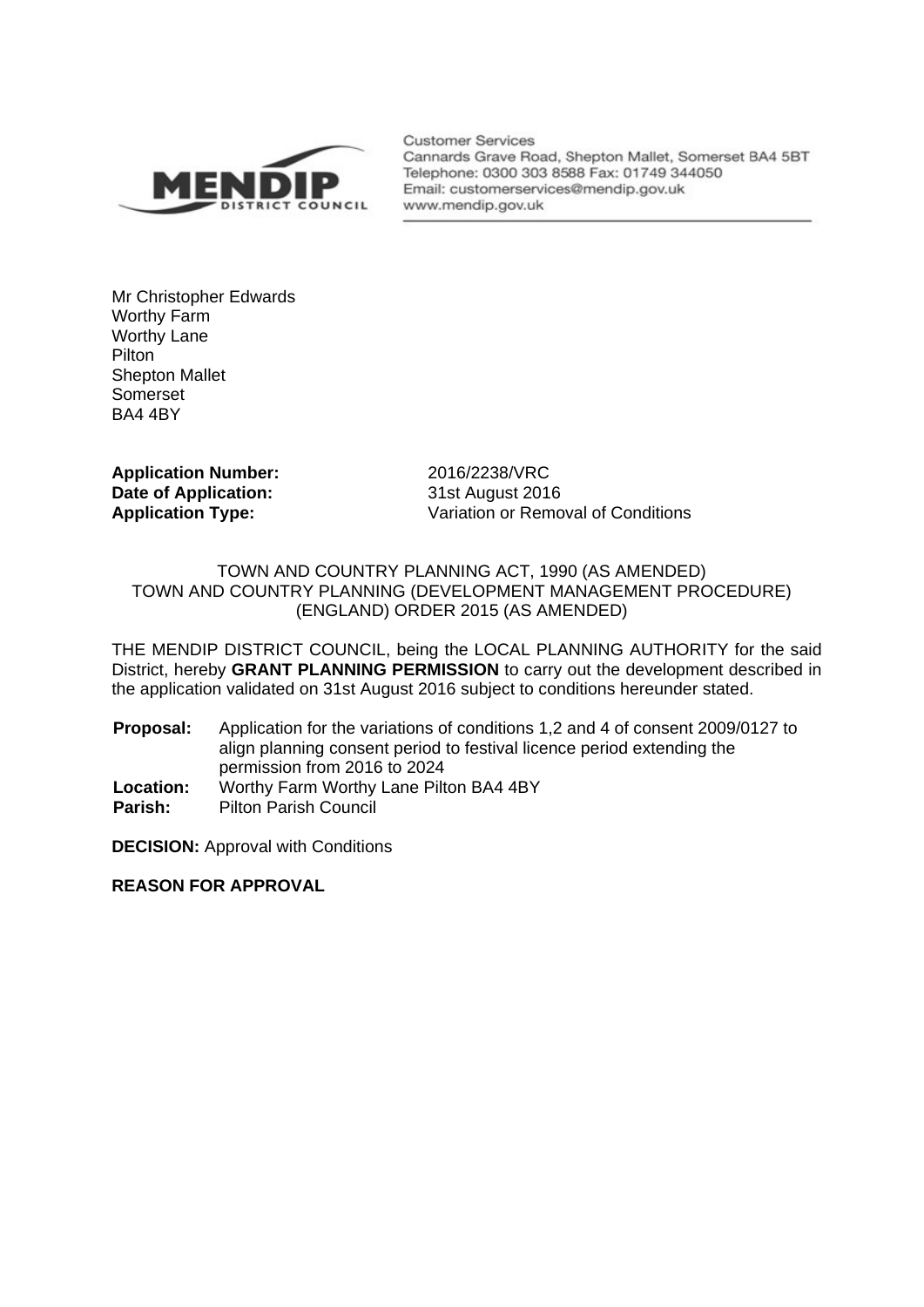1. There have been no substantive material changes in the planning circumstances since planning permission was granted under ref. 2009/0127 that would now render the development unacceptable for a further period running concurrent to the Licence granted under separate legislation.

The proposal has been tested against the following Development Plan policies. In the opinion of the Local Planning Authority, and subject to the conditions below, the proposal is acceptable:-

Policies CP1 (Spatial Strategy), CP2 (Housing), CP4 (rural communities), DP1 (Local Identity and Distinctiveness), DP3 (Heritage Conservation), DP4 (Mendip's Landscapes), DP5 (Biodiversity and Ecological Networks), DP7 (Design and Amenity), DP8 (Environmental Protection), DP9 (Transport Impact of New Development), DP10 (Parking Standards) and DP23 (Flood Risk) of the Mendip District Local Plan Part 1 Strategy and Policies (adopted December 2014)

National Planning Policy Framework Planning Practice Guidance

## **CONDITIONS**

- 1. This permission shall expire on the 31 August 2024 and the use of the site for the purposes of holding the Glastonbury Festival and the temporary accommodation for festival related workers shall be discontinued and the land/premises reinstated on or before that date in accordance with a scheme of work to be submitted to and approved in writing by the Local Planning Authority prior to the expiry date. Reason: In view of the unique nature of the proposal and the temporary nature of the festival event it is essential that the Local Planning Authority is able to regularly review the impact of this proposal.
- 2. Prior to the 31 August 2024, all above ground elements of the "Festival Store Building", as identified on drawing number 520/01 (submitted pursuant of application 2009/0127) shall be removed from the site, unless a further planning permission having the effect of overriding this condition is granted. A land reinstatement scheme shall be submitted for the consideration by the Local Planning Authority not later than 2 months from the date of the removal of the building and shall be implemented within 6 months of the date approval of the scheme is granted by the Local Planning Authority.

Reason: The landscape impact of the building is only considered to be acceptable due to use of the building to provide storage and recycling facilities associated with the Glastonbury Festival. Should the justification for the building cease the harm associated with the building would be unacceptable and the building must be removed. In view of the unique circumstances surrounding this application, the granting of a temporary consent is considered to be appropriate.

3. Prior to the 31 August 2024, all above ground elements of the "Pyramid", as identified on drawing number 520/01 (submitted pursuant of application 2009/0127) shall be removed from the site, unless a further planning permission having the effect of overriding this condition is granted. A land reinstatement scheme shall be submitted for the consideration by the Local Planning Authority not later than 2 months from the date of the removal of the structure and shall be implemented within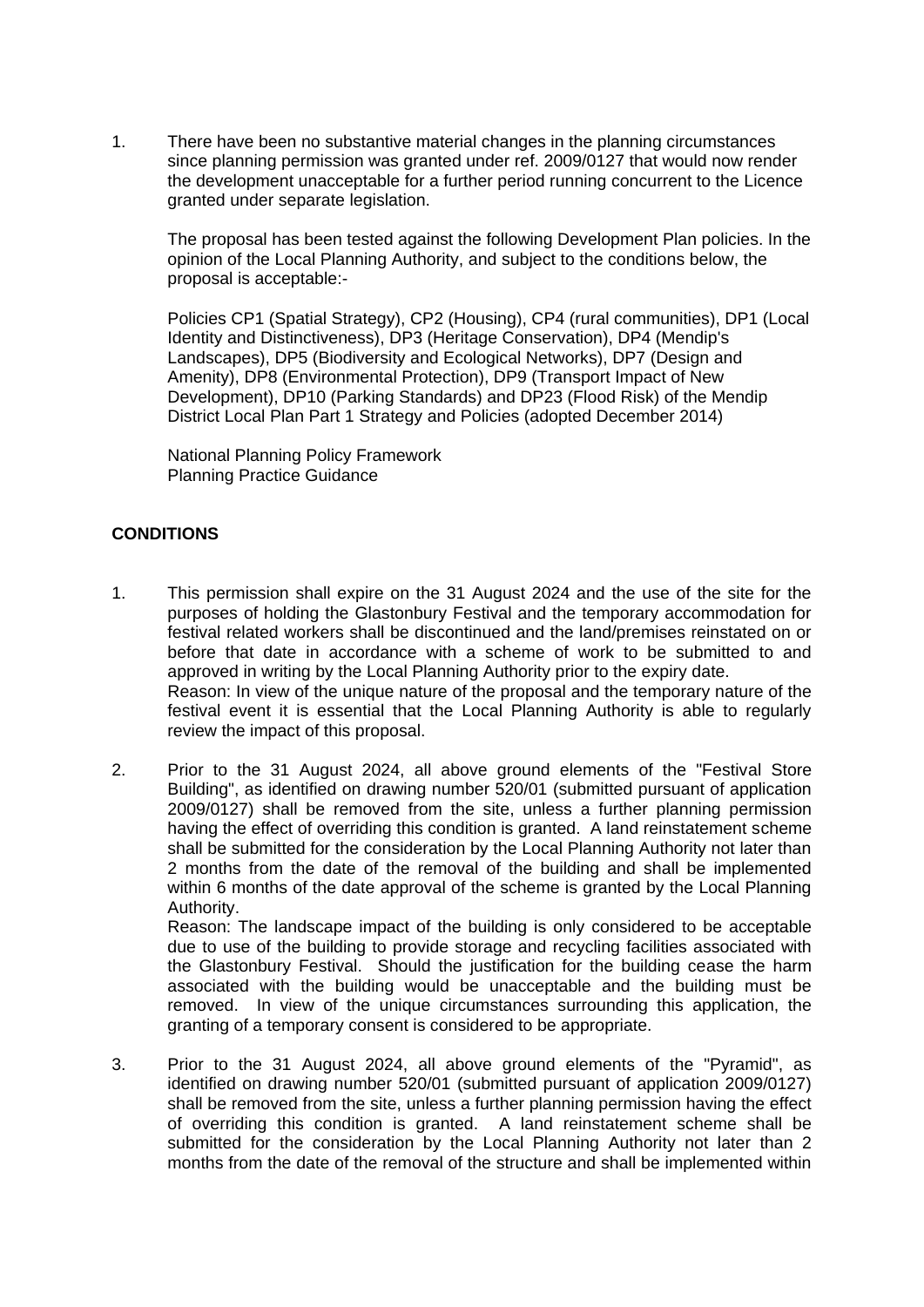6 months of the date approval of the scheme is granted by the Local Planning Authority.

Reason: The landscape impact of the Pyramid Stage is only considered to be acceptable due to its use in association with the Glastonbury Festival. Should the justification for the structure cease the harm associated with the structure would be unacceptable and the structure must be removed. In view of the unique circumstances surrounding this application, the granting of a temporary consent is considered to be appropriate.

- 4. The location of all temporary accommodation for festival workers shall be in accordance with the location plan designating the position of the temporary accommodation site which was submitted and approved in writing by the Local Planning Authority under planning reference 2010/2856. The smaller site area (of no greater than 0.5 hectares) approved for the temporary accommodation of festival workers shall only be occupied between 1 May and 30 August in any calendar year. The larger area (of no greater than 1.6 hectares, which includes the smaller area of land) approved for the temporary accommodation of festival workers shall only be occupied for a maximum of 2 months during the period of 1 May and 30 August in any calendar year. There shall be no other temporary accommodation for festival workers within the application site beyond a period of 28 days in any calendar year. Reason: Having regard to the unique nature of the proposal this condition will allow some temporary accommodation of workers but limit the land available to accommodate workers to ensure that only a limited number of people are accommodated at the site. This condition requires a smaller site for 4 months of the year and a larger site from 2 months to allow a greater number of workers to be accommodated during the busier time and does not limited the size of the area where workers can be accommodated for 28 days in any calendar year so that the applicant's normal temporary use rights are not affected.
- 5. No works of construction in relation to the festival shall commence before the 1 May or continue beyond 30 August in any year unless exceptional circumstances require that the festival is held at a different time of year. In such circumstances, works for construction shall take place in accordance with a timetable which has first been submitted to and approved in writing by the Local Planning Authority. Other than any buildings specifically designated for festival related storage and other festival related uses, outside of the period between 1 May and 30 August the site shall only be used for agricultural purposes.

Reason: Having regard to the unique nature of the proposal and to allow a reasonable period of time in which the festival can be set up and cleared away and to allow a reasonable period of time where the land is restored to its agricultural use.

- 6. All festival related equipment, chattels and vehicles shall be removed from the site or placed in buildings specifically designated for festival related storage on site no later than 30 August in any year. No festival related equipment, chattels or vehicles shall be brought to site or removed from the storage buildings prior to 1 May in any year. Reason: Having regard to the unique nature of the proposal and to allow a reasonable period of time in which the festival can be set up and cleared away and to ensure that the land is reinstated to agricultural use for a reasonable period of time in any calendar year.
- 7. No more than one festival (with a maximum duration of one week) and no more than one music concert (with a maximum duration of 1 day) shall be permitted at the site in any one calendar year. Reason: Having regard to the unique nature of the proposal and to allow a reasonable period of time in which the site is reinstated to agricultural use.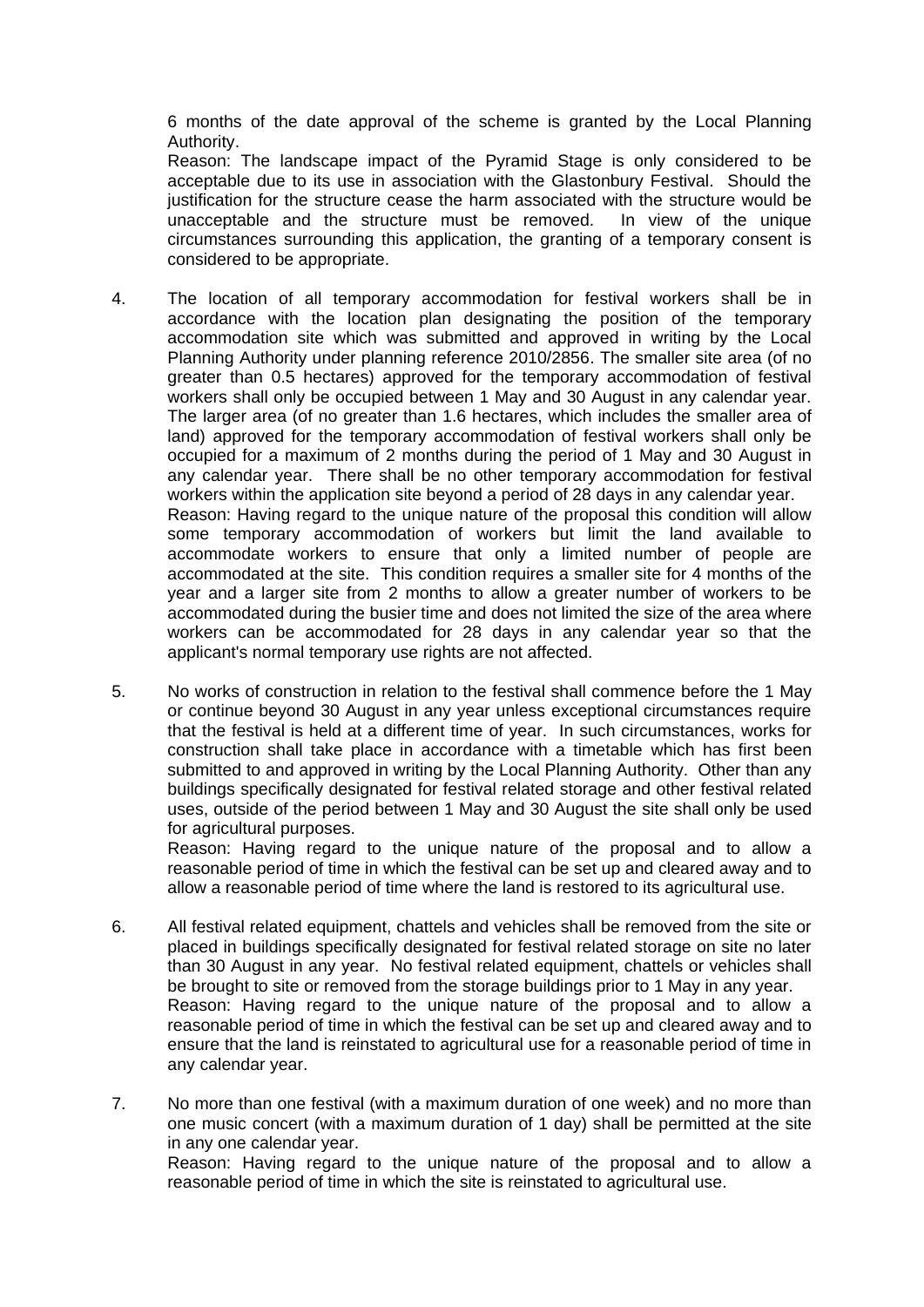- 8. The development hereby approved shall be carried out and operated in accordance with the flood management plan approved under planning reference 2010/2856 unless an alternative flood management plan is agreed with the Local Planning Authority. In such circumstances the flood management plan shall thereafter be implemented, and the operation of the festival shall thereafter be carried out in accordance with the amended flood management plan. Reason: to minimise the risk of flooding and the impact of flooding on persons
- 9 The fencing off of water courses within the site for the duration of the festival shall be carried out in accordance with the details and timetable approved under planning reference 2010/2856 unless an alternative scheme is approved in writing by the Local Planning Authority. In such circumstances the fencing shall be erected in accordance with amended details.

Reason: To prevent the pollution of the water courses.

## **NOTES**

attending the festival.

- $1<sub>1</sub>$ This decision relates to the application comprising the application form and covering letter (dated 30th August 2016) validated on the 31st August 2016
- $2<sup>1</sup>$ The responsibility for ensuring compliance with the terms of this approval rests with the person(s) responsible for carrying out the development. The Local Planning Authority uses various means to monitor implementation to ensure that the scheme is built or carried out in strict accordance with the terms of the permission. Failure to adhere to the approved details will render the development unauthorised and vulnerable to enforcement action
- $3<sub>1</sub>$ The Planning Authority is required to erect a Site Notice on or near the site to advertise development proposals which are submitted. Could you please ensure that any remaining Notice(s) in respect of this decision are immediately removed from the site and suitably disposed of. Your co operation in this matter is greatly appreciated.
- $\overline{4}$ . In accordance with paragraphs 186 and 187 of the National Planning Policy Framework the Council has worked in a positive and pro-active way and has imposed planning conditions to enable the grant of planning permission.

**I.Bowen BA(Hons) BTP(Dist) MRTPI** Group Manager for Planning and Growth Services

If you have any queries regarding this notice please contact our Customer Services Team on 0300 303 8588